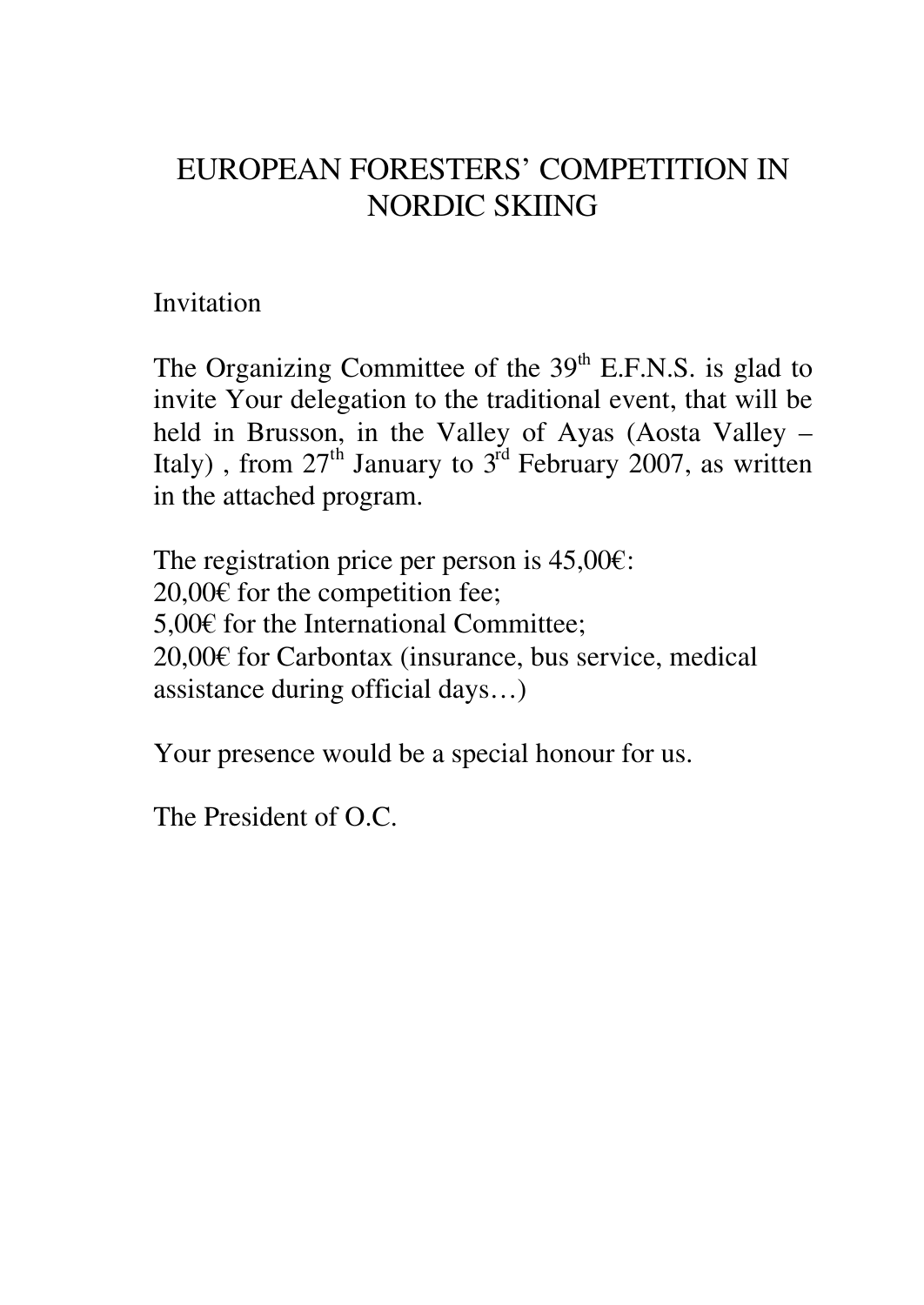| Saturday     | to 19.00        | Arrival and registration of the  | Foyer du Fond |
|--------------|-----------------|----------------------------------|---------------|
| January 27th |                 | participants                     |               |
|              |                 |                                  |               |
|              |                 |                                  |               |
|              |                 |                                  |               |
| Sunday       | $09.00 - 19.00$ | Arrival and registration of the  | Foyer du Fond |
| January 28th |                 | participants                     |               |
|              |                 |                                  |               |
|              | 20.30           | Musical entertainment            | Pavilion      |
| Monday       | $08.00 - 19.00$ | Arrival and registration of the  | Foyer du Fond |
| January 29th |                 | participants                     |               |
|              | $08.00 - 17.00$ | Forest excursions                |               |
|              |                 |                                  |               |
|              | 20.30           | Musical entertainment            | Pavilion      |
| Tuesday      | $09.00 - 13.00$ | <b>Official Training</b>         | Foyer du Fond |
| January 30th |                 |                                  |               |
|              | $16.00 - 18.00$ | Team Captain's Meeting           | Foyer du Fond |
|              |                 |                                  |               |
|              |                 |                                  |               |
|              | 20.00           | <b>Opening Ceremony</b>          | Pavilion      |
| Wednesday    | $08.00 - 18.00$ | Forest Excursions - 1007th       |               |
| January 31st |                 | "Sant'Orso Fair"                 |               |
|              |                 |                                  |               |
|              |                 | Conference "Ibex Capra in the    |               |
|              | 20.30           | Gran Paradiso National Park"     | Pavilion      |
| Thursday     | 09.00           | Races : Classical Technique      | Stadium       |
| February 1st |                 |                                  |               |
|              | 13.30           | Races: Free Technique            | Stadium       |
|              | To 21.00        | Relay registration               | Foyer du Fond |
|              |                 |                                  |               |
|              | 20.30           | Prize-giving ceremony of the     | Pavilion      |
|              |                 | individual races                 |               |
|              |                 | Musical entertainment            |               |
| Friday       | 09.00           | Relay race                       | Stadium       |
| February 2nd |                 |                                  |               |
|              | 13.00           | Prize-giving ceremony of the     | Stadium       |
|              |                 | relay                            |               |
|              | $15.00 - 17.00$ |                                  | Foyer du Fond |
|              |                 | Team Captains' and International |               |
|              |                 | Committee meeting                | Pavilion      |
|              | 19.00           | Closing ceremony and EFNS        |               |
|              |                 | banner delivery to the Swedish   |               |
|              |                 | Delegation                       |               |
|              |                 |                                  |               |
|              |                 |                                  |               |
| Saturday     |                 | Departure of the participants    |               |
| February 3rd |                 |                                  |               |
| Sunday       |                 | Departure of the participants    |               |
| February 4th |                 |                                  |               |